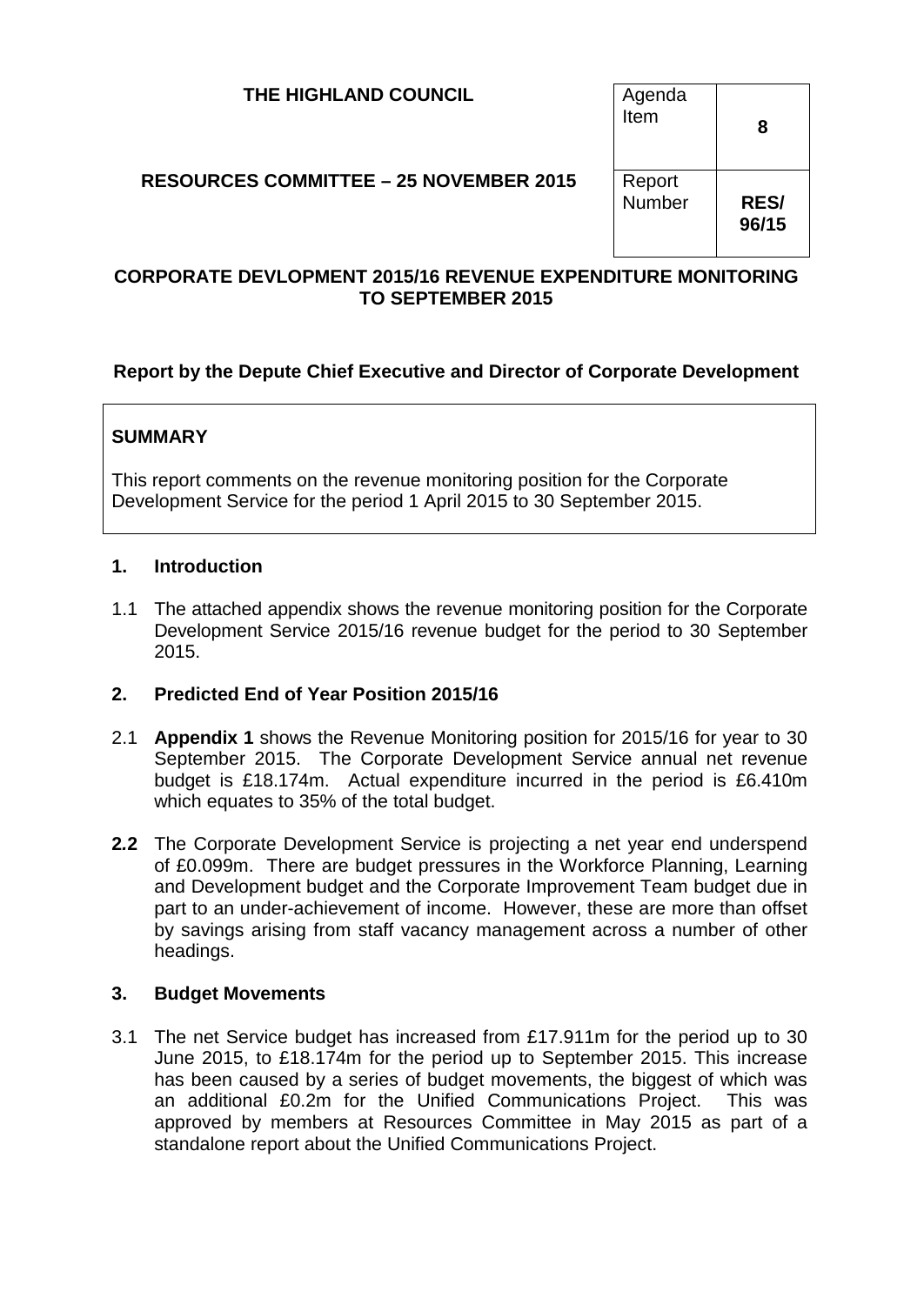3.2 The Corporate Development Service Budget has also increased as a result of a transfer of staff resource from Business Support to the Corporate Development Service. There was no net change in staffing levels, just the transfer of budget associated with salary and on-costs for staff already working within the Service. Lastly, there was a transfer of £0.050m out of the Corporate Development Service budget for savings achieved in the Licensing function.

### 4. **Implications**

- 4.1 Resources There are no resource implications other than those already set out.
- 4.2 Legal there are no legal implications for The Highland Council.
- 4.3 Equalities and Climate Change there are no negative equality or climate change implications arising from this report.
- 4.4 Risk, Gaelic and Rural there are no risk, Gaelic or rural implications to The Highland Council.

### **5. Recommendation**

5.1 Members are invited to consider the revenue monitoring report for the period 1 April 2015 to 30 September 2015.

Signature: Michelle Morris

Designation: Depute Chief Executive and Director of Corporate Development

Report Author: Kate Lackie, Business Manager Date: 12 November 2015